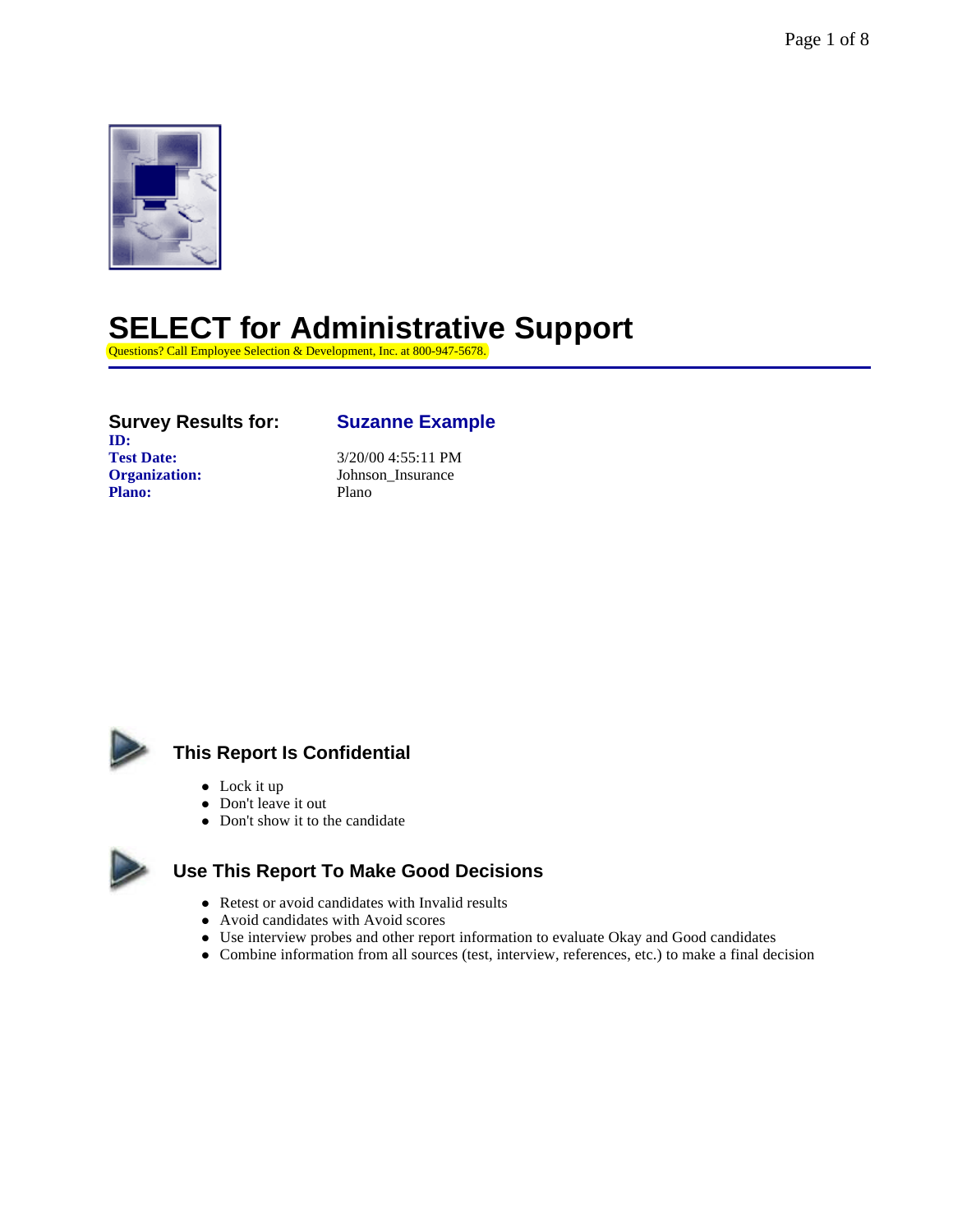# **Results**

### **Random Response:**

A check for random responding. If Invalid, the candidate could not or did not read the test well enough to avoid responding randomly, and these results should not be used.

| I Random | Valid Invalid |
|----------|---------------|
|          |               |

### **Integrity Index:**

A measure of the candidate's attitudes about personal integrity and work ethic.

|              | Avoid   |           | Good      |  |
|--------------|---------|-----------|-----------|--|
| Score:<br>13 |         |           |           |  |
|              | $0 - 9$ | $10 - 11$ | $12 - 13$ |  |

### **Performance Index:**

A measure of the traits associated with successful performance in this job.

|              | Avoid    | Okay      | <b>Better</b> |
|--------------|----------|-----------|---------------|
| Score:<br>46 |          |           |               |
|              | $0 - 33$ | $34 - 36$ | $37-62$       |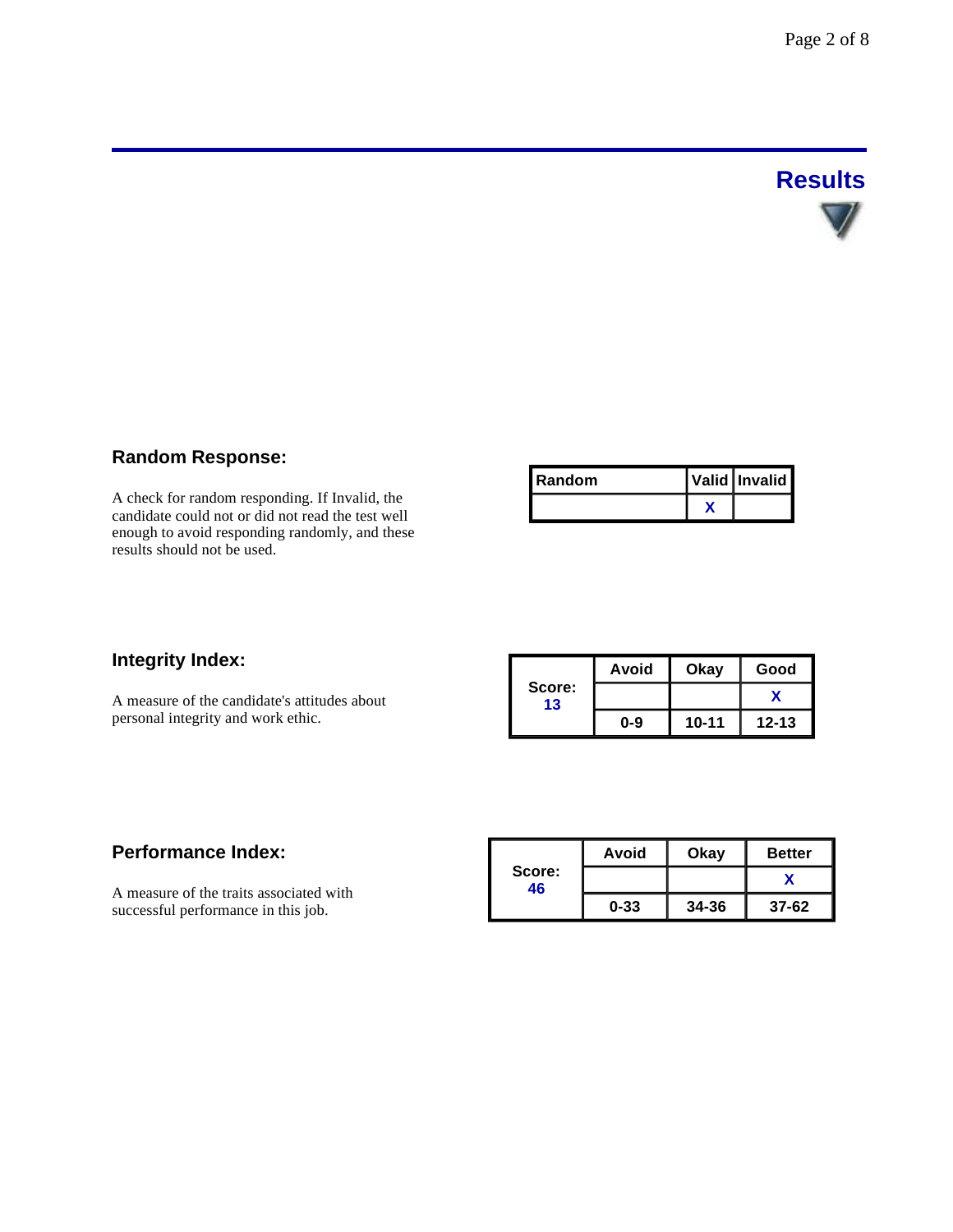## **Details**



| <b>Subscale</b>                                                             | Okay | Flag* |
|-----------------------------------------------------------------------------|------|-------|
| <b>Energy</b><br>(activity level; action orientation)                       | x    |       |
| Multi-Tasking<br>(juggle many tasks)                                        |      | X     |
| <b>Attention to Detail</b><br>(attend to the details)                       | x    |       |
| <b>Self Control</b><br>(restraint over words and actions)                   | x    |       |
| <b>Productive Attitude</b><br>(desire to be personally productive)          | x    |       |
| <b>Criticism Tolerance</b><br>(accept criticism constructively)             | x    |       |
| Interpersonal Insight<br>(perceptiveness about people)                      | X    |       |
| Self-Reliance<br>(work independently)                                       |      | X     |
| <b>Task Focus</b><br>(not distracted by office socializing)                 | X    |       |
| <b>Acceptance of Diversity</b><br>(tolerance of others different from self) |      | X     |
| *If flagged, see interview probe suggestion(s) in later section.            |      |       |

### **Performance Sub-scale Analysis:**

The table presents the candidate's scores for each subscale of the Performance Index.

Flagged areas should be probed in the interview.

### **Job Task Responses:**

| How willing are you to $\ldots$                              | Would do it<br>and enjoy it | Would do it | Would do it.<br>but<br>not like it | Would not<br>want<br>to do it | Would not<br>do it |
|--------------------------------------------------------------|-----------------------------|-------------|------------------------------------|-------------------------------|--------------------|
| Arrive early or stay late to complete a task?                |                             | X           |                                    |                               |                    |
| Commit to being on time, every time?                         |                             | X           |                                    |                               |                    |
| Compile, copy, sort and file?                                |                             | X           |                                    |                               |                    |
| Proofread letters, reports, etc.?                            |                             | X           |                                    |                               |                    |
| <b>Operate office machines?</b>                              |                             | X           |                                    |                               |                    |
| <b>Transcribe dictation?</b>                                 |                             |             | X                                  |                               |                    |
| Compose letters and other correspondence?                    |                             | X           |                                    |                               |                    |
| Type letters and other correspondence?                       |                             | X           |                                    |                               |                    |
| <b>Work with computers?</b>                                  |                             | X           |                                    |                               |                    |
| Answer the phone, respond to requests & deliver<br>messages? |                             | X           |                                    |                               |                    |
| Learn new computer software on your own?                     | X                           |             |                                    |                               |                    |
|                                                              |                             |             |                                    |                               |                    |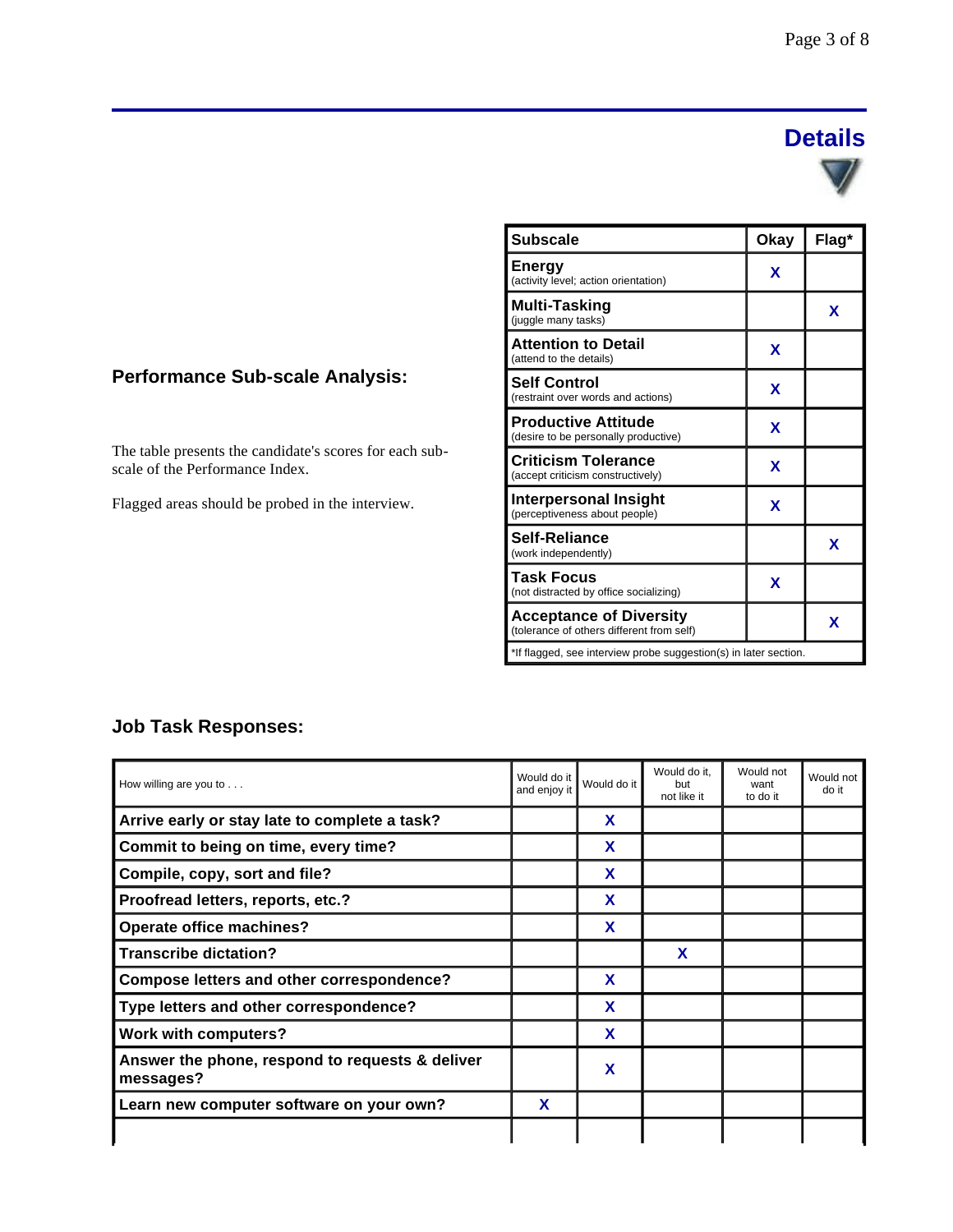| Attend to detail and accuracy?                                                                                                                                                            |  |  |  |  |  |
|-------------------------------------------------------------------------------------------------------------------------------------------------------------------------------------------|--|--|--|--|--|
| Change priorities quickly upon request?                                                                                                                                                   |  |  |  |  |  |
| Handle demanding people?                                                                                                                                                                  |  |  |  |  |  |
| The table above reports the candidate's stated willingness to do tasks commonly required in jobs similar to this one.<br>Indications of reluctance should be probed during the interview. |  |  |  |  |  |



### **Preparation:**

- Review the application form
- Review the SELECT test results

### **STEP 1: Open the Interview**

Hello, my name is \_\_\_\_\_\_\_\_\_\_\_\_ and I'm the \_\_\_\_\_\_\_\_\_\_\_\_\_\_\_ (your position). We're glad that you are interested in this position. The purpose of this interview is to learn more about you and your work experiences. I will be asking you some questions about your likes and dislikes, your goals, etc. You will probably see me jotting down some notes -- that's to help me remember better what you said after the interview is over. There are no correct or incorrect answers, what we want is to learn more about you. At the end, I'll leave some time to answer any questions you might have. If you are ready, we can begin.

### **STEP 2: Review the Application and Investigate Potential Problem Areas**

- \_\_\_All blanks completed? \_\_\_Employment gaps?
- 
- 

\_\_\_Application signed? \_\_\_Extremely high or low earnings?

- \_\_\_Several jobs in the last 2 years? \_\_\_Earnings show progress?
- \_\_\_Vague reasons for leaving job(s)? \_\_\_Can complete all essential functions?

### *Example Questions:*

I see that you were unemployed from \_\_\_\_\_to \_\_\_\_\_. Please tell me about this period of unemployment.

I see that you left your previous employer for personal reasons. Would you explain further?

I noticed that you have changed jobs frequently in the recent past. Why?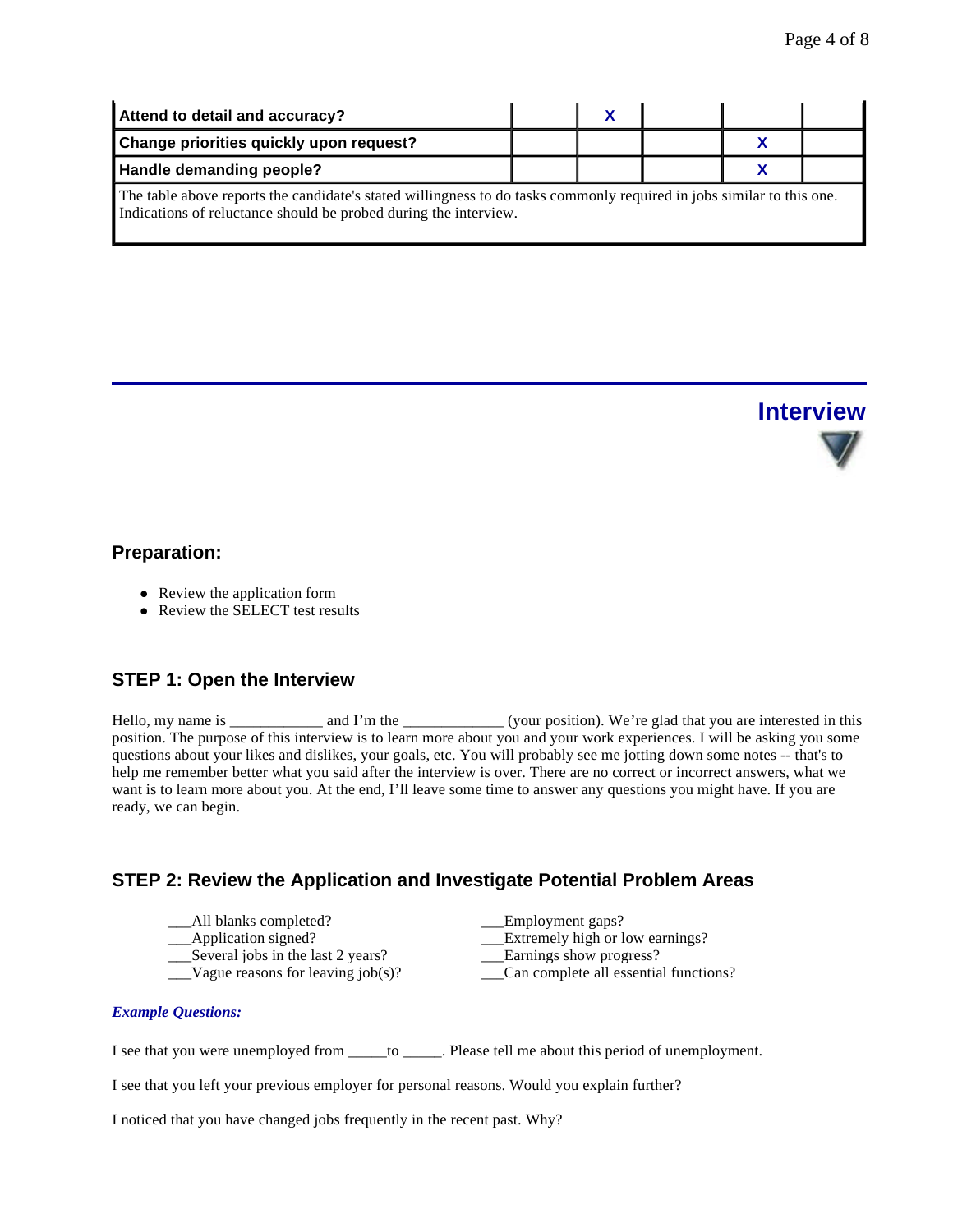**2.** Why are you considering leaving or why did you leave your current/last job? *(Listen for reliability, job fit.)*

**3.** What attracts you to this job in our company? Why? *(Listen for a desire to work and a desire to serve others as well as an interest in your organization.)*

**4.** How would you describe yourself as an employee? What are your strengths? What things do you think you might need to improve? *(Listen for work ethic, willingness to serve others.)*

**5.** In terms of administrative skills, what are your strengths? In what areas do you think you might need to improve? How would you go about improving in these areas? *(Listen for job fit and a willingness to learn)*

**6.** What type of people do you like best? And least? Why? *(Listen for openness and a lack of prejudice.)*

**7.** What type of supervisor do you like best? Why? *(Listen for a willingness to be supervised.)*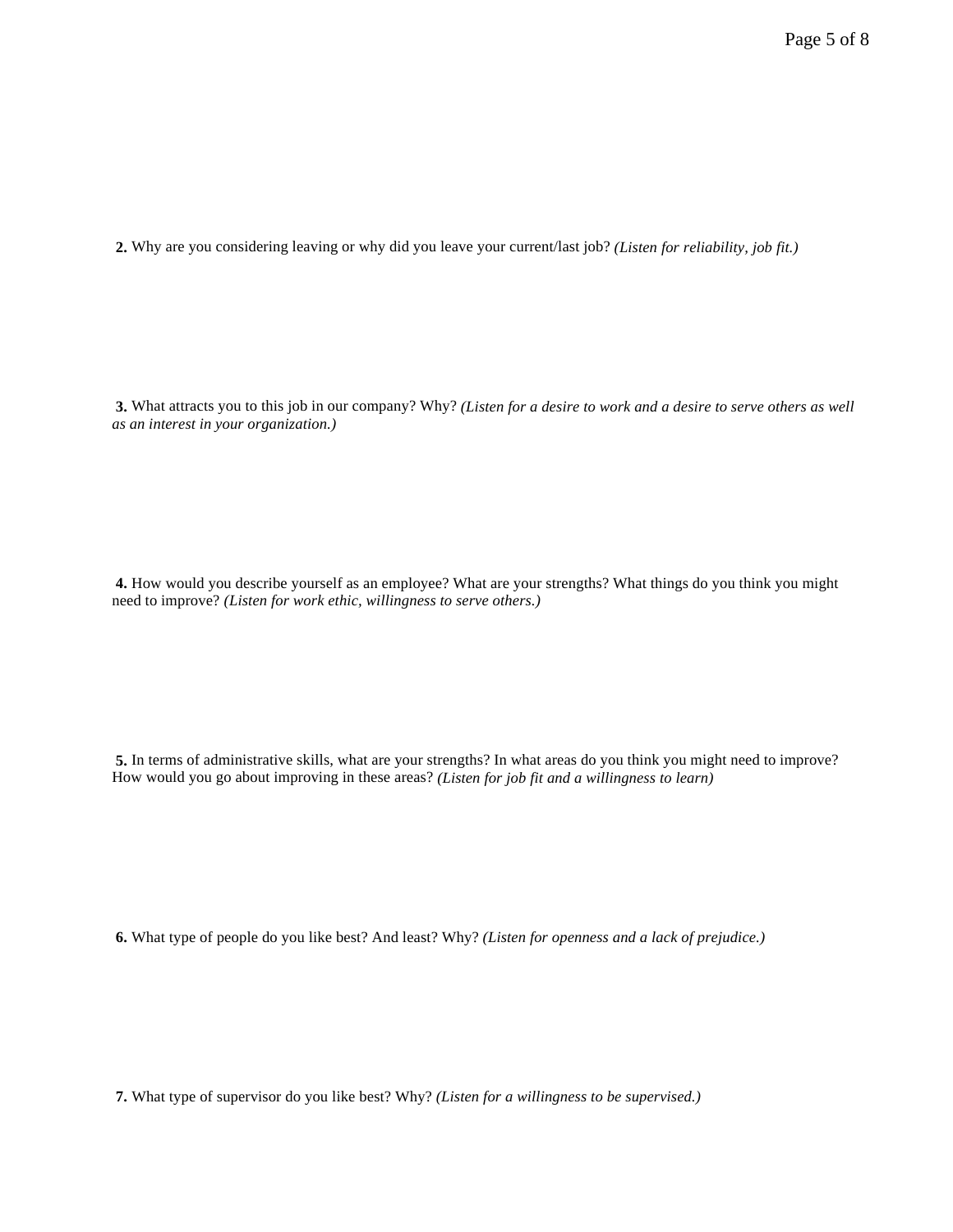**8.** In your current (or most recent) job, tell me how you manage your time? Give me an example of when your schedule was interrupted suddenly. What did you do? How did you see that everything was still accomplished? *(Listen for flexibility and multi-tas* 

**9.** Tell me about a time when you were asked to do a task you knew nothing about or a time when you had to solve an extremely difficult problem. *(Listen for self-reliance and personal responsibility for achieving results.)*

**10.** Sooner or later, we all have to work with someone who is unreasonable. What types of behavior would you find most frustrating? How would you respond under such a circumstance? *(Listen for openness, tact and ability to handle difficult people.)*

**11.** From your understanding of the job, what aspects of the job will you like the most? What are some things you might dislike? *(Listen for job knowledge and job fit responses.)*

*If you are still concerned about the Performance Flag areas, here are some additional questions to ask:*

*Low Multi-tasking:* What type of work do you like? Do you like variety or consistency? Would you rather focus on one task or do several at the same time? (Listen for a dislike for or an inability to multi-task.)

*Low Self Reliance:* In your previous jobs, what types of decisions did you typically make? What issues were involved? How did you make your decisions? (Listen for a willingness to rely on self in making decisions versus a tendency to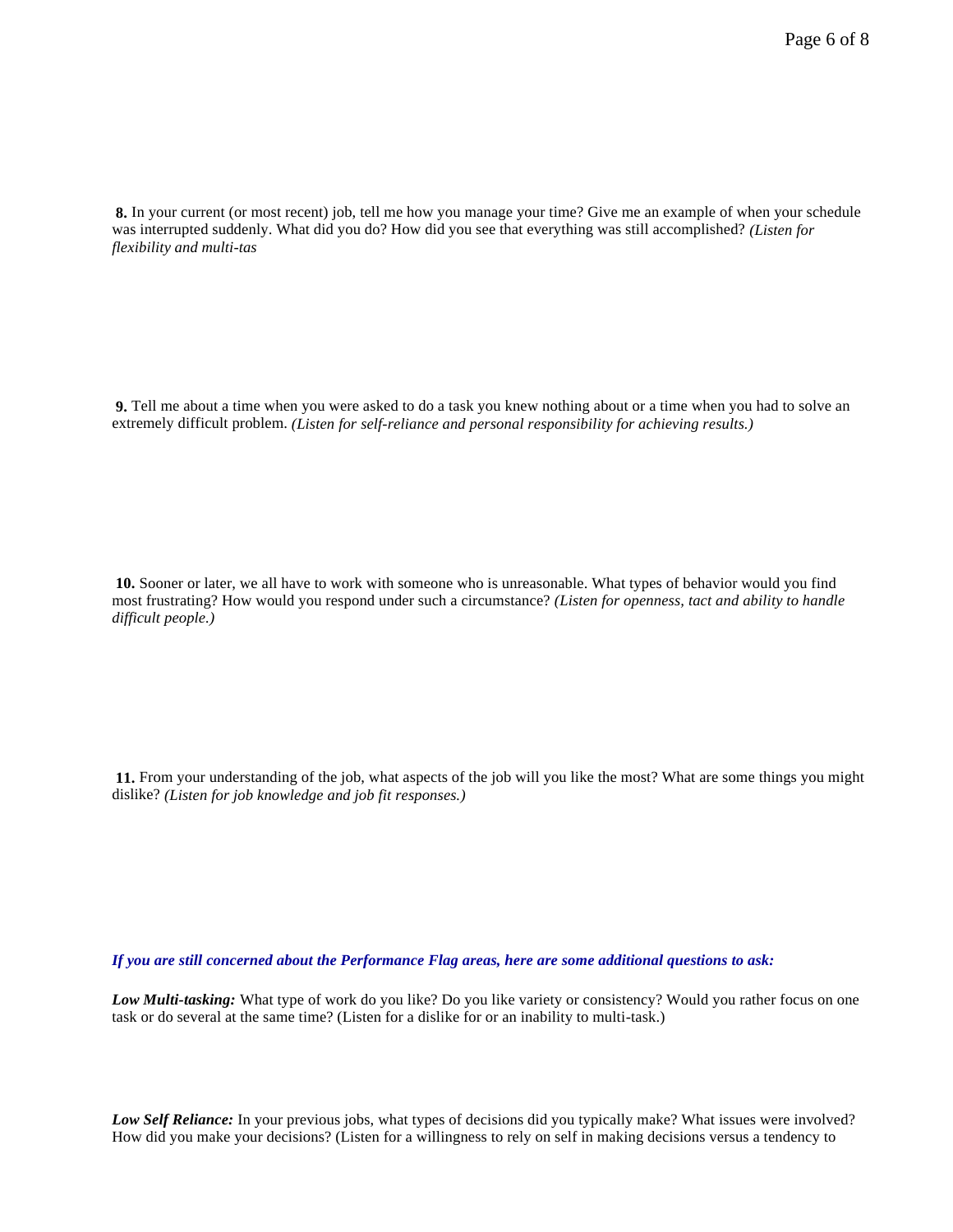look to others to decide.) Please describe a recent situation for which you assumed personal responsibility for making a decision or taking an action. (Listen for indications of active pursuit of increased responsibility versus passive acceptance.)

*Low Acceptance of Diversity:* What types of co-workers do you like? What kind do you dislike? Describe situations in which you have provided service or done things for other people. What did you do? How did they respond? Are there some types of people you do not like to serve (help)? Why? (Listen for prejudices or biases that may influence how he would behave with co-workers and others on the job.)

### **STEP 4: Conclude the Interview**

Those are all the questions that I have for you. I appreciate the time that you have given to me. Is there anything that you would like to ask me?

### **STEP 5: Make the Hiring Decision**

- Resist the temptation to hire someone just because you need to fill the job. You are likely to pay for a hiring mistake both in money and time.
- Focus on how well the candidate fits the demands of the job, not how much you like the candidate's personality or how much you have in common with the candidate.
- The selection process is designed as an aid to the well-reasoned judgment of a hiring manager, not a replacement for this judgment. In the end, every hiring decision is a judgment call. Use the tools provided in this process to inform your decision, not make it for you.

| Use the following checklist to guide your decision. Please indicate your recommendation and<br>write your comments in the appropriate Recommendation box. In addition, write your initials in<br><i>the Initials column.</i> |                       |                   |                         |  |  |  |
|------------------------------------------------------------------------------------------------------------------------------------------------------------------------------------------------------------------------------|-----------------------|-------------------|-------------------------|--|--|--|
| <b>Actions</b>                                                                                                                                                                                                               | <b>Recommendation</b> | Initials          |                         |  |  |  |
| <b>Review Application</b>                                                                                                                                                                                                    | Not Acceptable        | Some Reservations | <b>Consider Further</b> |  |  |  |
|                                                                                                                                                                                                                              | Not Acceptable        | Some Reservations | <b>Consider Further</b> |  |  |  |